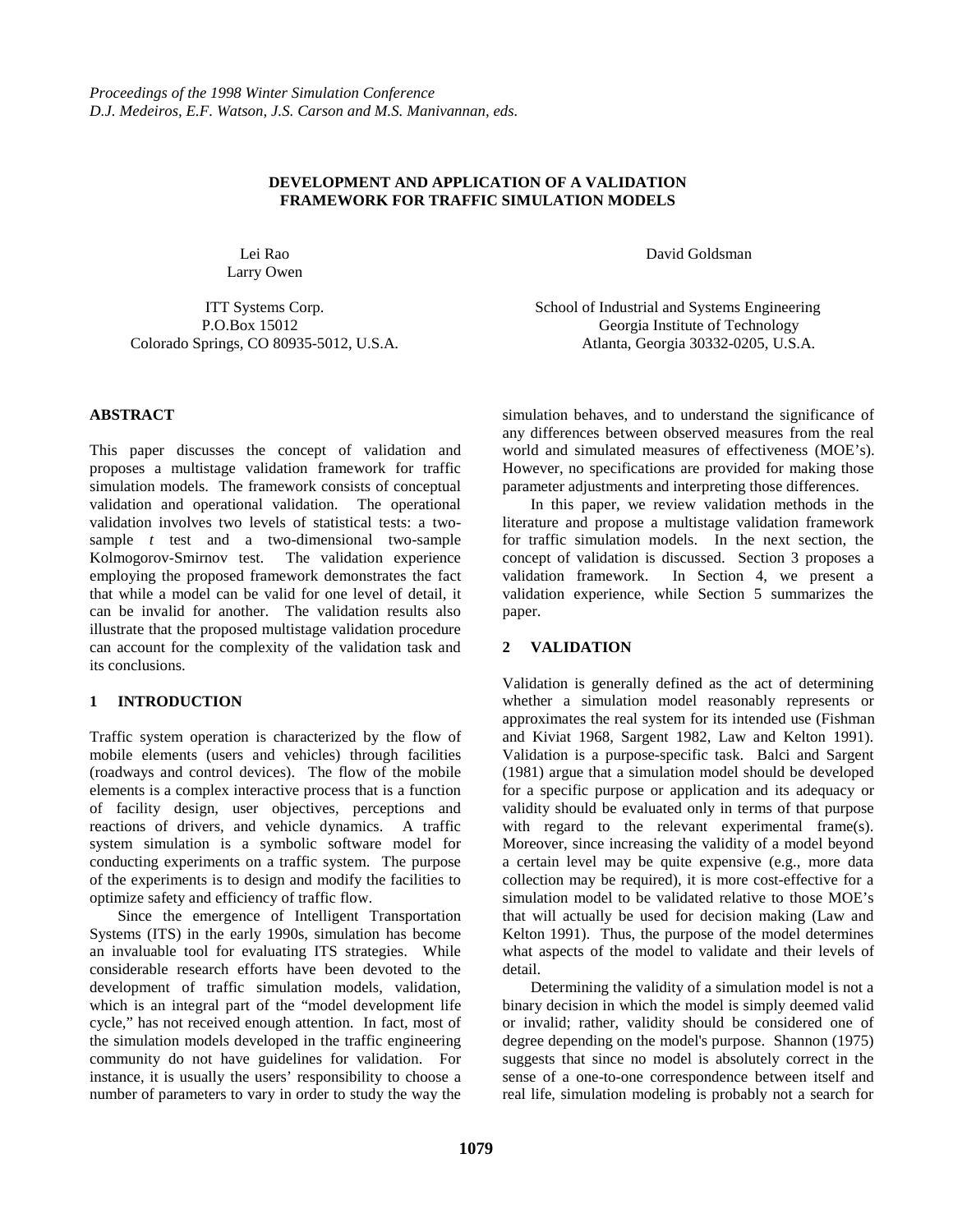absolute truth or correctness but rather a succession of theories that will progressively approach the truth. In fact, Schlesinger *et al.* (1979) go a step further to define validation as a substantiation that a computerized model within its domain of applicability possesses a satisfactory range of accuracy consistent with the intended application of the model.

### **3 MULTISTAGE VALIDATION FRAMEWORK**

Since no single test can ever demonstrate the sufficiency of a simulation to reflect real-world behavior, the approach to transferring model confidence involves many layers and tiers with several tests being performed at different stages and levels (Figure 1).



Figure 1: Multistage Validation Framework

In fact, the validation process is often divided into two stages: conceptual and operational. Conceptual validation assesses simulation models against sound and accepted theoretical foundations. The operational validation process involves comparisons between model predictions and measured real-world system behavior. While they are two distinct processes, conceptual validation is not necessarily a precursor to operational validation. Rather, conceptual validation is a concurrent and reoccurring process that takes place in conjunction with operational validation. Conceptual validation may be reexamined to explain anomalous or inconsistent behavior detected during operational validation.

#### **3.1 Conceptual Validation**

Conceptual validation consists of identification and evaluation of the model's underlying theory (usually described in the model's documentation and supporting academic literature) and comparisons of the methodology of the model with that of alternative approaches. It results in a qualitative assessment of a model's theoretical underpinnings, as well as its implementation, evaluated in the light of sound and accepted theoretical methods. For traffic simulation models, the focus of conceptual validation is on the underlying traffic flow theory. The primary methods employed during conceptual validation are model survey and model walkthrough.

### **3.1.1 Model Survey**

The purpose of validation in this paper is to transfer confidence in model performance to the traffic engineering community. Thus, an important step is to engage this community, which is the end user of the traffic simulation models, in a continuing dialog regarding the methodology, data requirements and results of traffic model validation. The community brings three important perspectives to traffic model validation:

- Researchers supply the information regarding the development of new and improved theoretical models.
- Developers provide the implementation of the concepts into useable software and continue to maintain and modify the traffic models.
- Practitioners apply the models to real-world problems and provide feedback regarding their modeling experience.

Without the experience and opinions of the members of this community, the validation effort will not be able to address the concerns of the end users of the models. In practice, a questionnaire may be sent to these members to conduct this survey.

### **3.1.2 Model Walkthrough**

A model walkthrough involves a small group of qualified individuals or "experts," who carefully review and revisit the model's logic and documentation. This group may also contrast existing logic with alternative methods as well as review the basic structure of the model.

### **3.2 Operational Validation**

The procedures associated with operational validation are designed to present quantitative measurements of the consistency between model prediction and operational measurements from real-world systems. The most definitive test of a simulation model's operational validity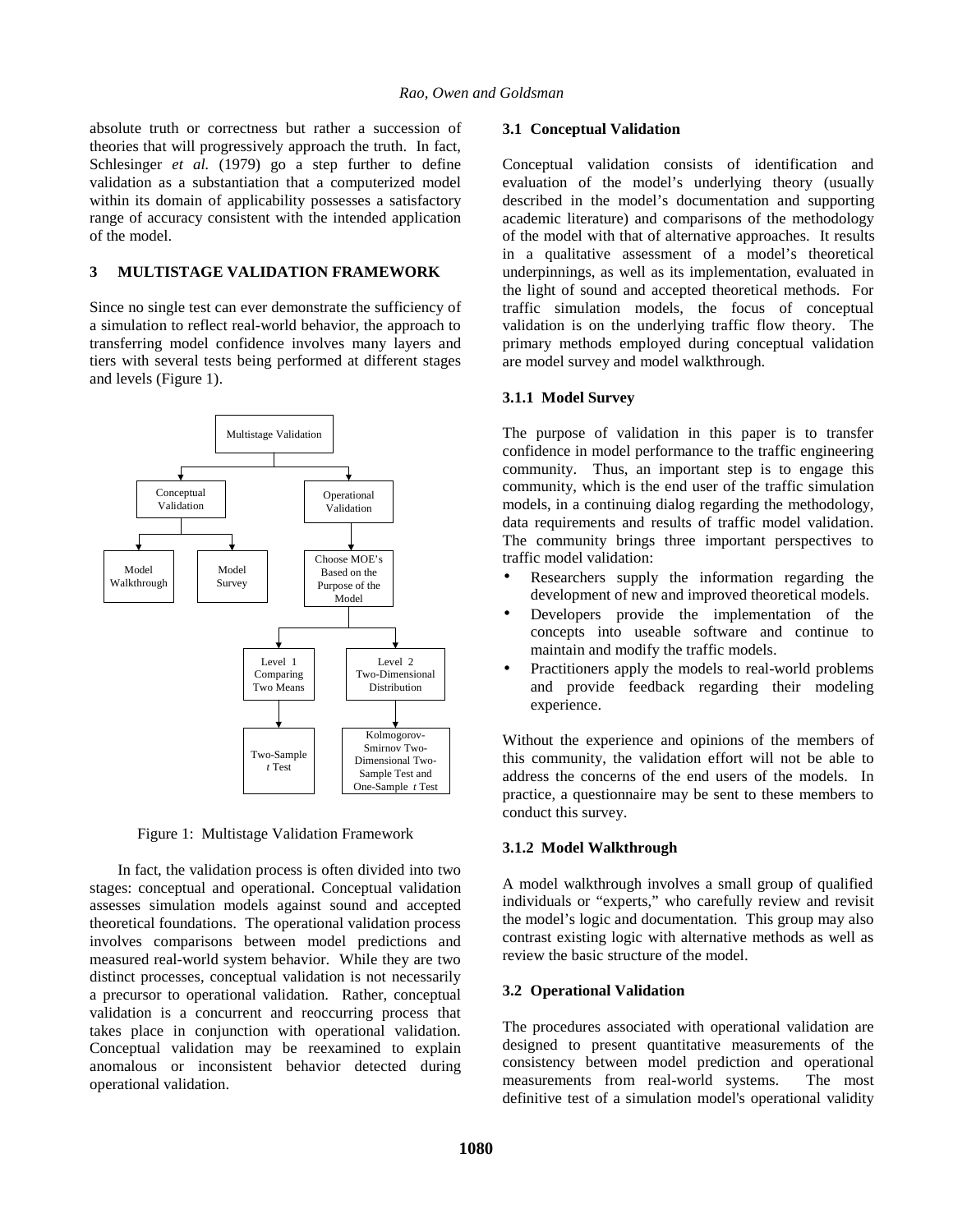is establishing that its output data closely resemble the output data that would be expected from the actual (or proposed) system using identical inputs (Law and Kelton 1991, Carson 1986). In particular, Law and Kelton (1991) point out that if the two sets of output data compare "favorably," then the model of the existing system is considered "valid." (The accuracy required from the model will depend on its intended use and the utility function of the manager.)

Validating a simulation model is essentially validating a set of MOE's, which are chosen by users to reflect model performance based on the intended application of the model. Users believe that if these MOE's are valid, then the model tends to be valid for its purpose. In fact, operational validation comprises two phases. First, users identify the MOE's. This can be accomplished by discussion with "system experts." Second, operational tests for the chosen MOE's are conducted. While it is often ignored in the validation discussion, the first phase is very important, because it establishes a set of reference points for the second phase. If the reference points are not chosen correctly, no matter what operational tests one conducts in the second phase, conclusions regarding the validity of the model will be flawed.

There is a wide array of methods available for the second phase of operational validation. These methods include sensitivity analysis (Law and Kelton 1991), analysis of variance (Garratt 1974, Van Horn 1971), chisquare tests (Gerlough and Huber 1975), regression analysis (Van Horn 1971, Taylor 1979), Wilcoxon signedrank test (Emshoff and Sisson 1970), Theil's inequality coefficient (Theil 1961), spectral analysis (Fishman and Kiviat 1968, Emshoff and Sisson 1970), and the standardized time series technique (Chen and Sargent 1987, Schruben 1983). However, there is no completely definitive approach. The decision of choosing a specific approach is often based on the characteristics of the model (or the system) and its intended use.

In this section, we propose a two-level statistical procedure for traffic simulation models. The levels identify the progression of the validation process and different applicabilities of the model, and impose different requirements on the extent of the data collection.

# **3.2.1 First Level: Comparing Two Means**

The first validation level involves comparison of averages of standard traffic flow characteristics (e.g., throughput, speed, density, and volume) between the simulation and the real world. The procedure is illustrated as follows:

*Step 1*: Users choose validation MOE's (e.g., speed and headway), which must be representative of the model performance for the intended application of the model.

*Step 2:* For each MOE defined in *Step 1* and each realworld data set, repeat *Steps 2.1-2.4*:

*Step 2.1*: Users choose the level of significance (LOS) of the test based on the purpose of the model for the specific MOE.

*Step 2.2*: To account for the variability of simulation results, multiple (independent) simulation runs are conducted based on different random number seeds. Then the average measures of these simulation results are computed.

*Step 2.3*: A two-sample *t* test is conducted. The null hypothesis in this test is that the MOE measured from the system and the MOE computed from the simulation model are the same, and the alternative hypothesis is that they are different. The p-value is then computed.

*Step 2.4*: If the p-value is less than the predefined LOS, then the null hypothesis is rejected and the alternative hypothesis is accepted, indicating that the model is invalid; otherwise, the model will be regarded as valid for the chosen MOE at the LOS.

*Step 3*: If the model is valid for all the chosen MOE's for all the real-world data sets, the model is considered valid for its intended purpose. Otherwise, the model is invalid for that purpose.

# **3.2.2 Second Level: Two-Dimensional Distribution**

In the first level, comparison is conducted with respect to a single MOE. However, the chosen MOE's are sometimes correlated. For instance, when other conditions are the same, higher speed tends to be correlated with lower headway. Moreover, while it may be sufficient for macroscopic traffic models, the first-level test may be insufficient for microscopic traffic models, which model individual vehicles at a higher level of detail, i.e., in more detail. Finally, the assumption that the data are distributed normally may not be applicable for some data sets.

To overcome the above difficulties, we introduce the two-dimensional (e.g., speed vs. headway) two-sample Kolmogorov-Smirnov (K-S) test as our second-level test. The K-S test is a nonparametric test, which does not require explicit distributional assumptions about the underlying processes. It can be employed to test whether the values from the real world and those from the simulation are from the same distribution.

The K-S test is not well-defined in more than one dimension. The version of the K-S test for comparison between two two-dimensional distributions is due to Fasano and Franceschini (1987). The significance level of an observed value *d* of the test statistic *D* (as a disproof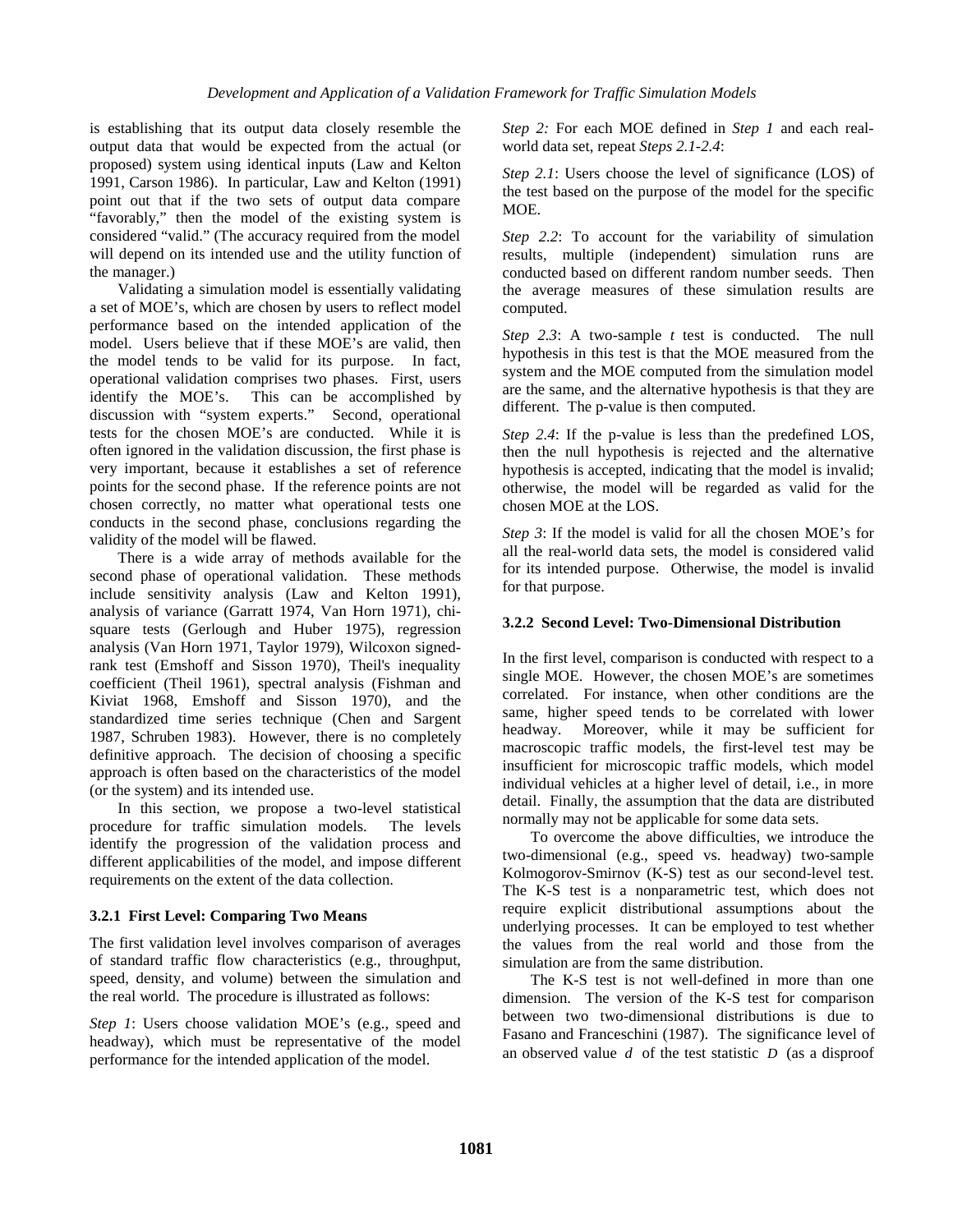of the null hypothesis that the distributions are the same) is given approximately by the formula (Press *et al*. 1992):

Probability(*D* > *d*) = 
$$
Q_{KS}
$$
 ( $\frac{\sqrt{Nd}}{1 + \sqrt{1 - r^2 (0.25 - 0.75/\sqrt{N})}}$ )  
where

 $Q_{KS}$  = a complex monotonic function (see Press *et al.* 1992 for details);

 $D = K-S$  statistic, defined as the maximum value of the absolute difference between the two two-dimensional cumulative distribution functions;

$$
N = \frac{N_1 N_2}{N_1 + N_2}
$$
, where  $N_1$  and  $N_2$  are sample sizes;  

$$
r^2 = \frac{r_1^2 + r_2^2}{2}
$$
, where  $r_1$  is the sample coefficient of

correlation between the two variables for the first distribution, and  $r_2$  is the sample coefficient of correlation between the two variables for the second distribution.

The two-dimensional K-S statistic provides an indication of the consistency between the real world and the simulation. The Probability $(D > d)$  has a value between zero and one, with zero indicating different distributions and unity indicating perfect correlation. Press *et al.* (1992) point out that "when the indicated probability is greater than 0.20, …the implication that the data and model (or two data sets) are not significantly different is certainly correct." Thus, this probability can be used to test the agreement between the real-world and the simulation data. The procedure in this level of validation is summarized as follows:

*Step 1*: Users choose two-dimensional MOE pairs (e.g., headway vs. speed), which must be representative of the model performance for the intended application of the model.

*Step 2*: For each MOE pair, repeat *Steps 2.1-2.4*:

*Step 2.1*: Users choose the LOS of the test based on the purpose of the model for the specified MOE pair.

*Step 2.2*: For all the real-world data sets and all the different simulation runs based on each real-world data set, conduct the two-dimensional two-sample K-S test between the real world and the simulation, and generate a K-S statistic matrix.

*Step 2.3*: Conduct a one-sample *t* test for the mean of the K-S statistic matrix (values in the matrix are assumed to be independent and identically distributed). Informally, the hypothesis to be tested in this paper is as follows:

*H*<sub>0</sub> : Probability( $D > d$ ) = 0.2

*H*<sub>1</sub> : Probability( $D > d$ ) < 0.2 (i.e., the model is invalid)

Then compute the one-sample *t* statistic and the associated p-value.

*Step 2.4*: Compare the p-value with the predefined LOS. If the p-value is less than the LOS, we reject the null hypothesis, indicating that the model is statistically significant from the real world; otherwise, the model tends to be valid at the LOS for the specified MOE pair.

*Step 3*: If the model is valid for all the chosen MOE pairs, the model is considered valid for its intended purpose. Otherwise, the model is invalid.

#### **3.3 Data Collection**

Collecting valid data is essential for the success of operational validation. The approach for traffic data collection is to take detailed measurements of traffic flow during a given time period. Data collection plans are prepared based on the desired level of detail and the condition that the data collection is not intrusive to normal traffic operations. Subject to resource limitations, day-today measurements, with approximately the same traffic demand volume and conditions, are required to incorporate the variability inherent in real-world behavior. For instance, to study morning rush-hour behavior, one can take measurements from Tuesday to Thursday during the same time period (e.g., 7:00 am - 8:00 am) for two weeks.

### **4 VALIDATION EXPERIENCE**

In this section, we present an effort to validate CORSIM (CORridor SIMulation, version 1.02 beta) employing the proposed framework. CORSIM is currently the most extensive and widely used microscopic traffic simulation model. In urban street networks, one of the main objectives of traffic study is to synchronize traffic signals so that a platoon of cars being released from one signal arrives at the next one without interruption. To achieve the above objective and account for traffic instability, a traffic simulation model must mimic the behavior of platoon dispersion accurately. In this paper, we attempt to validate this behavior in a real-world traffic setting. This is achieved by observing the progression of platoon dispersion from an upstream node (or intersection) to a downstream node, and comparing the observation to that from CORSIM.

### **4.1 Conceptual Validation**

### **4.1.1 Model Survey**

The model survey was sent to various members of the traffic engineering community. Some of the key comments are summarized in Table 1. These comments helped us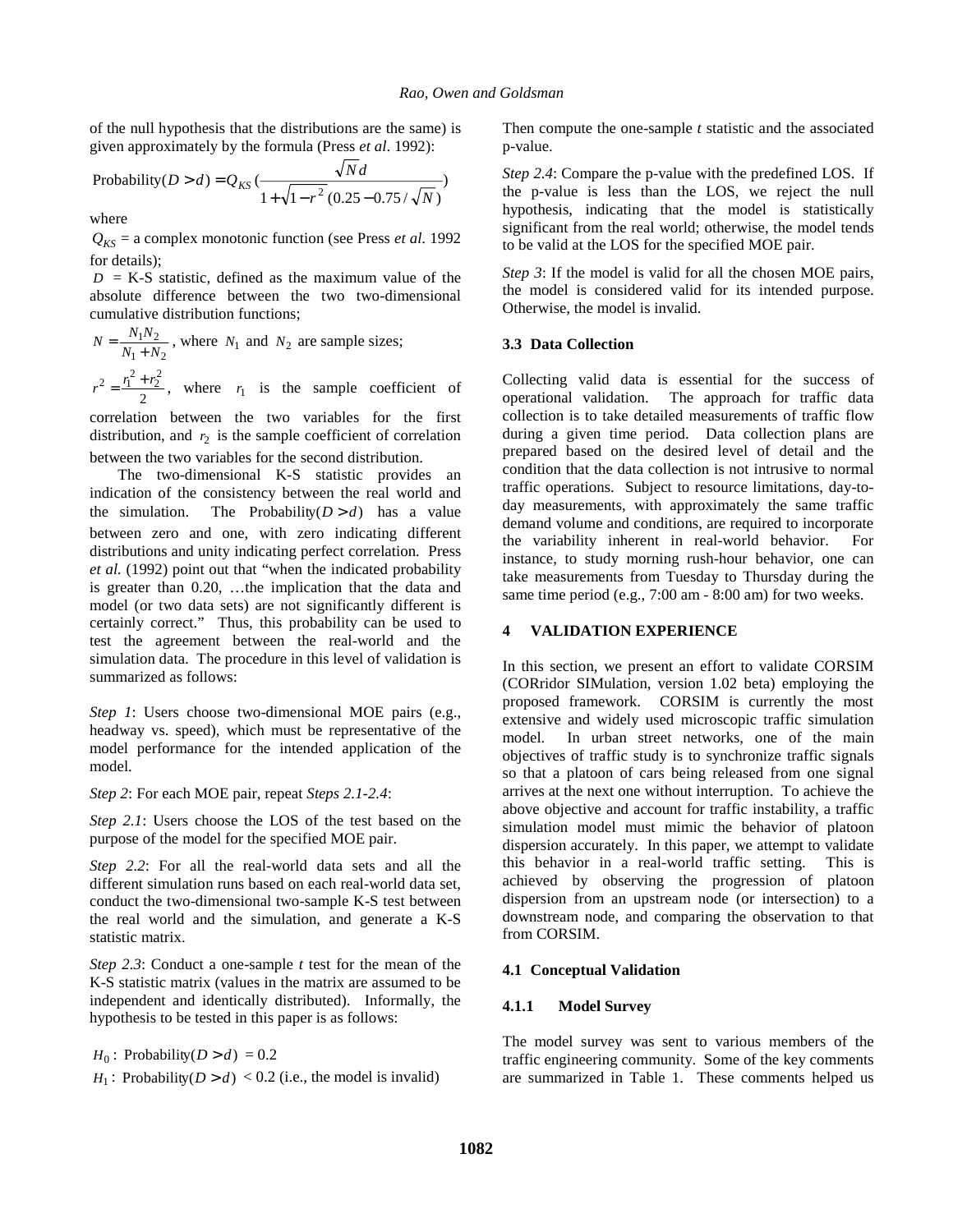understand and address the salient issues in our validation effort.

Table 1: Key Comments from the Model Survey

It should be demonstrated that various sub-systems (e.g., car-following and lane-changing logic) of the model work reasonably well. An understanding of the difference between actual and predicted MOE's is necessary. The inputs having the greatest influence on output and their uncertainty should be identified.

In the validation process, all parameters and their ranges for various scenarios should be considered. A hierarchy of the critical parameters may be useful.

In data collection, the level of detail and the variables to be collected are very important. Increased use of probe cars, video technology, differential GPS will have an impact on the data collection.

# **4.1.2 Model Walkthrough**

We conducted an investigation of the theory and assumptions underlying the CORSIM model and its submodels. In particular, the mathematical, logical and causal relationships used in the model were examined. Moreover, a literature review of recent traffic modeling theories was performed.

Because the validity of the model is dependent on its specific uses, our investigation found that CORSIM is conceptually "valid" for most practical purposes. However, the model still needs enhancement. For example, we discovered that the GM "car-following" logic is more robust than the Pitt car-following logic, which is currently used in the model, and therefore recommended employing the GM logic in future modifications of CORSIM.

## **4.2 Operational Validation**

## **4.2.1 Test Scenario and Data Collection**

The test site was selected at a link on the Union Boulevard between Austin Bluff and Academy Boulevard, Colorado Springs, Colorado. Union Boulevard is an arterial that has three lanes, and the specified link has a length of about 1.3 miles. The test scenario and the data collection points are illustrated in Figure 2. Three video cameras were set up to observe and record the progression of platoons. Microscopic data (e.g., speed and headway) associated with individual vehicles can be collected at several points within the section of interest.



Figure 2: Test Scenario and Data Collection

Five platoons were identified for comparison after data collection and reduction. In CORSIM, each platoon composition and dispersion scenario is coded based on real-world information. For each platoon, ten independent simulation runs were conducted.

## **4.2.2 First Level: Comparing Two Means**

We chose speed and headway as validation MOE's, and LOS at 0.1 for the purpose of model application. The average MOE's of the ten simulation runs for each individual vehicle were computed. We repeated the above process for all the platoons and reported the results along with the corresponding real-world data. This generates Table 2 (speed) and Table 3 (headway). In these two tables, we performed two-sample *t* tests between the simulation and the real-world data for each platoon, and computed the corresponding p-values.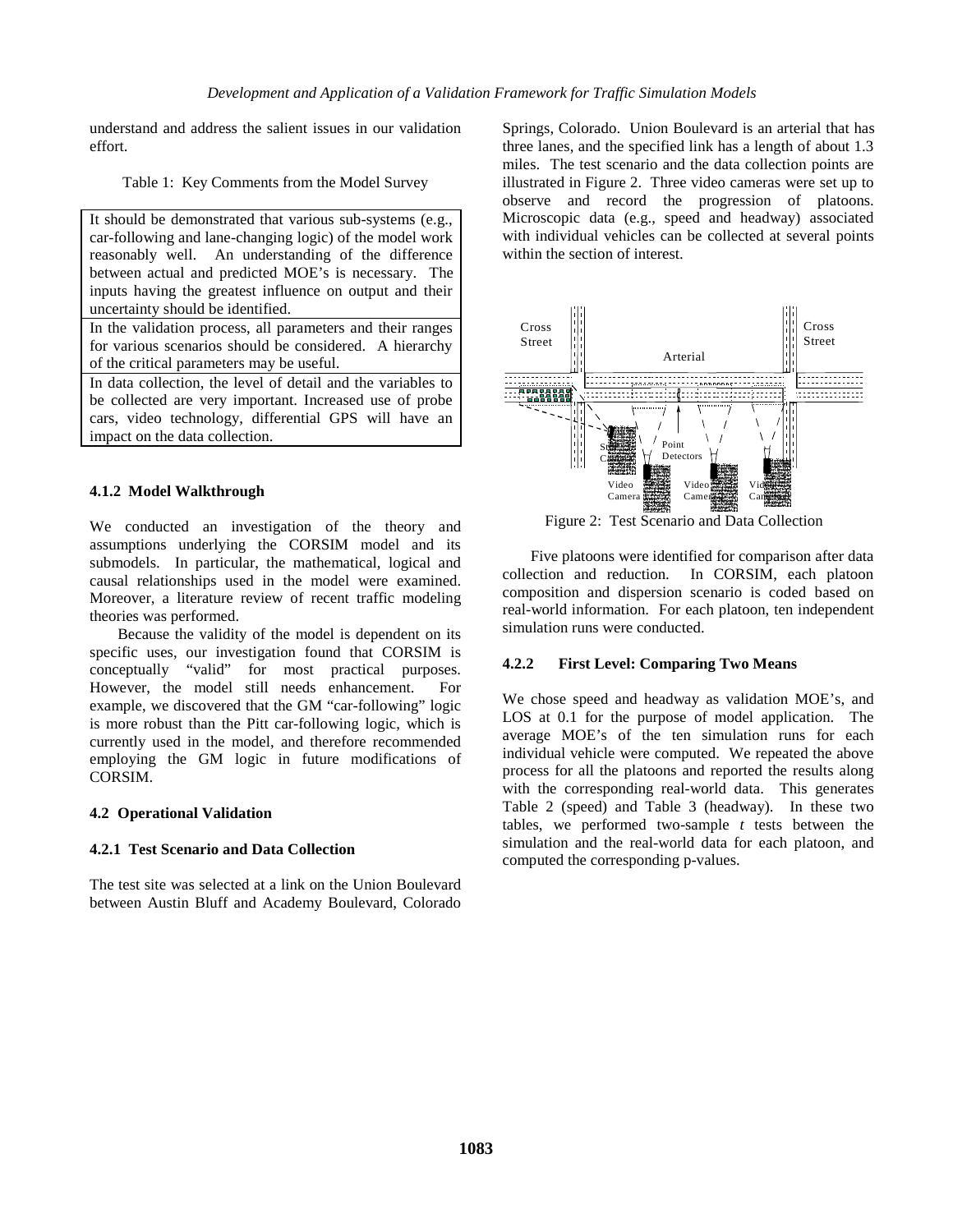#### *Rao, Owen and Goldsman*

|                         | Platoon | $1 - 1$ | Platoon | $\overline{2}$ and $\overline{2}$ | Platoon | $3 \left( \frac{1}{2} \right)$ | Platoon | $\overline{4}$ | Platoon | $\mathfrak{F}$ |
|-------------------------|---------|---------|---------|-----------------------------------|---------|--------------------------------|---------|----------------|---------|----------------|
| Vehicle ID              | Field   | Model   | Field   | Model                             | Field   | Model                          | Field   | Model          | Field   | Model          |
|                         | 53.33   | 47.40   | 59.26   | 51.70                             | 59.26   | 48.40                          | 64.00   | 53.40          | 61.54   | 51.80          |
| $\overline{2}$          | 53.33   | 49.80   | 61.54   | 54.10                             | 66.67   | 65.00                          | 59.26   | 53.10          | 59.26   | 59.50          |
| $\overline{\mathbf{3}}$ | 53.33   | 51.90   | 80.00   | 58.20                             | 64.00   | 68.30                          | 66.67   | 55.90          | 57.14   | 58.60          |
| $\overline{4}$          | 55.17   | 52.20   | 55.17   | 55.40                             | 55.17   | 62.40                          | 48.48   | 60.80          | 53.33   | 59.80          |
| $\overline{5}$          | 55.17   | 54.50   | 55.17   | 51.10                             | 55.17   | 58.30                          | 50.00   | 57.70          | 55.17   | 58.50          |
| $\overline{6}$          | 55.17   | 55.70   | 53.33   | 52.90                             | 57.14   | 64.90                          | 50.00   | 66.10          | 61.54   | 63.50          |
| $\overline{7}$          | 57.14   | 56.70   | 53.33   | 56.10                             | 53.33   | 63.00                          | 72.73   | 55.30          | 66.67   | 60.30          |
| $\overline{8}$          | 57.14   | 58.20   | 53.33   | 64.10                             | 53.33   | 58.80                          | 66.67   | 54.30          | 66.67   | 63.80          |
| $\overline{9}$          | 57.14   | 59.00   | 55.17   | 62.20                             | 64.00   | 63.10                          | 59.26   | 56.30          | 66.67   | 64.80          |
| 10                      | 61.54   | 60.10   | 61.54   | 60.30                             | 59.26   | 62.80                          | 64.00   | 61.00          | 66.67   | 61.20          |
| 11                      | 61.54   | 63.40   | 61.54   | 58.20                             | 64.00   | 59.30                          | 64.00   | 64.50          | 66.67   | 64.30          |
| 12                      | 61.54   | 65.80   | 64.00   | 54.80                             | 61.54   | 57.90                          | 76.19   | 60.00          | 61.54   | 58.50          |
| 13                      | 69.57   | 71.30   | 55.17   | 54.40                             | 57.14   | 62.30                          | 59.26   | 60.70          | 61.54   | 59.20          |
| 14                      | 69.57   | 75.40   | 53.33   | 55.30                             | 61.54   | 58.20                          | 59.26   | 56.20          | 59.26   | 55.30          |
| 15                      |         |         | 53.33   | 60.30                             | 66.67   | 64.20                          | 64.00   | 58.30          |         |                |
| 16                      |         |         | 51.61   | 55.40                             | 57.14   | 56.40                          |         |                |         |                |
| 17                      |         |         | 66.67   | 59.30                             | 53.33   | 57.30                          |         |                |         |                |
| 18                      |         |         | 64.00   | 57.50                             |         |                                |         |                |         |                |
| 19                      |         |         | 61.54   | 54.80                             |         |                                |         |                |         |                |
| 20                      |         |         | 64.00   | 55.30                             |         |                                |         |                |         |                |
|                         |         |         | 57.14   | 54.30                             |         |                                |         |                |         |                |
| $\frac{21}{22}$         |         |         | 57.14   | 55.90                             |         |                                |         |                |         |                |
| 23                      |         |         | 55.17   | 54.20                             |         |                                |         |                |         |                |
| p-Value                 | 0.98    |         | 0.11    |                                   | 0.42    |                                | 0.16    |                | 0.27    |                |

Table 2: Comparison of Mean Speed (feet/second) for Different Platoons

Table 3: Comparison of Mean Headway (seconds) for Different Platoons

|                | Platoon 1 |       | Platoon <sub>2</sub> |       | Platoon 3 |       | Platoon 4 |       | Platoon 5 |       |
|----------------|-----------|-------|----------------------|-------|-----------|-------|-----------|-------|-----------|-------|
| Vehicle ID     | Field     | Model | Field                | Model | Field     | Model | Field     | Model | Field     | Model |
|                | 0.80      | 0.68  | 1.10                 | 3.83  | 1.60      | 7.38  | 5.00      | 3.98  | 4.00      | 4.65  |
| 2              | 0.80      | 0.94  | 1.20                 | 1.33  | 1.50      | 3.02  | 1.30      | 1.08  | 2.60      | 1.64  |
| 3              | 0.90      | 1.04  | 2.10                 | 1.71  | 0.80      | 2.21  | 3.40      | 1.42  | 3.30      | 1.55  |
| 4              | 0.90      | 1.17  | 3.70                 | 2.24  | 3.20      | 3.64  | 2.20      | 2.75  | 2.50      | 2.80  |
| 5              | 1.00      | 1.24  | 0.80                 | 2.10  | 3.00      | 4.80  | 1.60      | 3.88  | 1.50      | 4.22  |
| 6              | 1.40      | 1.40  | 1.00                 | 1.89  | 2.00      | 2.52  | 1.50      | 1.71  | 2.90      | 2.06  |
| $\overline{7}$ | 1.40      | 1.54  | 1.10                 | 2.78  | 1.50      | 2.95  | 1.80      | 2.48  | 3.40      | 1.75  |
| 8              | 1.60      | 1.78  | 0.60                 | 2.22  | 0.90      | 3.11  | 1.00      | 1.85  | 2.10      | 1.18  |
| 9              | 1.70      | 2.09  | 2.40                 | 1.58  | 4.10      | 1.40  | 1.40      | 2.45  | 2.30      | 2.06  |
| 10             | 1.80      | 2.24  | 4.90                 | 1.63  | 3.90      | 2.77  | 1.80      | 2.83  | 1.50      | 2.25  |
| 11             | 2.00      | 2.80  | 2.60                 | 2.90  | 0.80      | 2.09  | 2.00      | 1.82  | 2.30      | 2.34  |
| 12             | 2.10      | 3.59  | 0.70                 | 1.17  | 0.70      | 2.27  | 2.20      | 2.59  | 1.80      | 2.57  |
| 13             | 2.90      | 5.22  | 2.90                 | 1.77  | 1.60      | 1.61  | 2.00      | 1.58  | 1.40      | 1.56  |
| 14             | 5.80      | 6.62  | 1.20                 | 1.16  | 2.00      | 2.68  | 0.80      | 2.53  | 2.20      | 2.50  |
| 15             |           |       | 1.10                 | 1.74  | 4.30      | 1.60  | 4.70      | 1.54  |           |       |
| 16             |           |       | 1.70                 | 3.04  | 3.50      | 2.81  |           |       |           |       |
| 17             |           |       | 2.10                 | 1.53  | 2.30      | 1.73  |           |       |           |       |
| 18             |           |       | 2.60                 | 1.53  |           |       |           |       |           |       |
| 19             |           |       | 1.00                 | 1.65  |           |       |           |       |           |       |
| 20             |           |       | 2.20                 | 1.45  |           |       |           |       |           |       |
| 21             |           |       | 0.70                 | 2.23  |           |       |           |       |           |       |
| 22             |           |       | 3.30                 | 1.87  |           |       |           |       |           |       |
| 23             |           |       | 1.90                 | 2.48  |           |       |           |       |           |       |
| p-Value        | 0.38      |       | 0.64                 |       | 0.17      |       | 0.76      |       | 0.89      |       |

For headway comparisons, the p-values range from 0.17 to 0.89 for five platoons; thus, the null hypothesis can not be rejected, so the simulation and the real world are not significantly different at level 0.1 with respect to headway.

The same conclusion can be reached for speeds (the pvalues range from 0.11 to 0.98). Since CORSIM is valid at  $LOS = 0.1$  for the chosen MOE's (headway and speed) for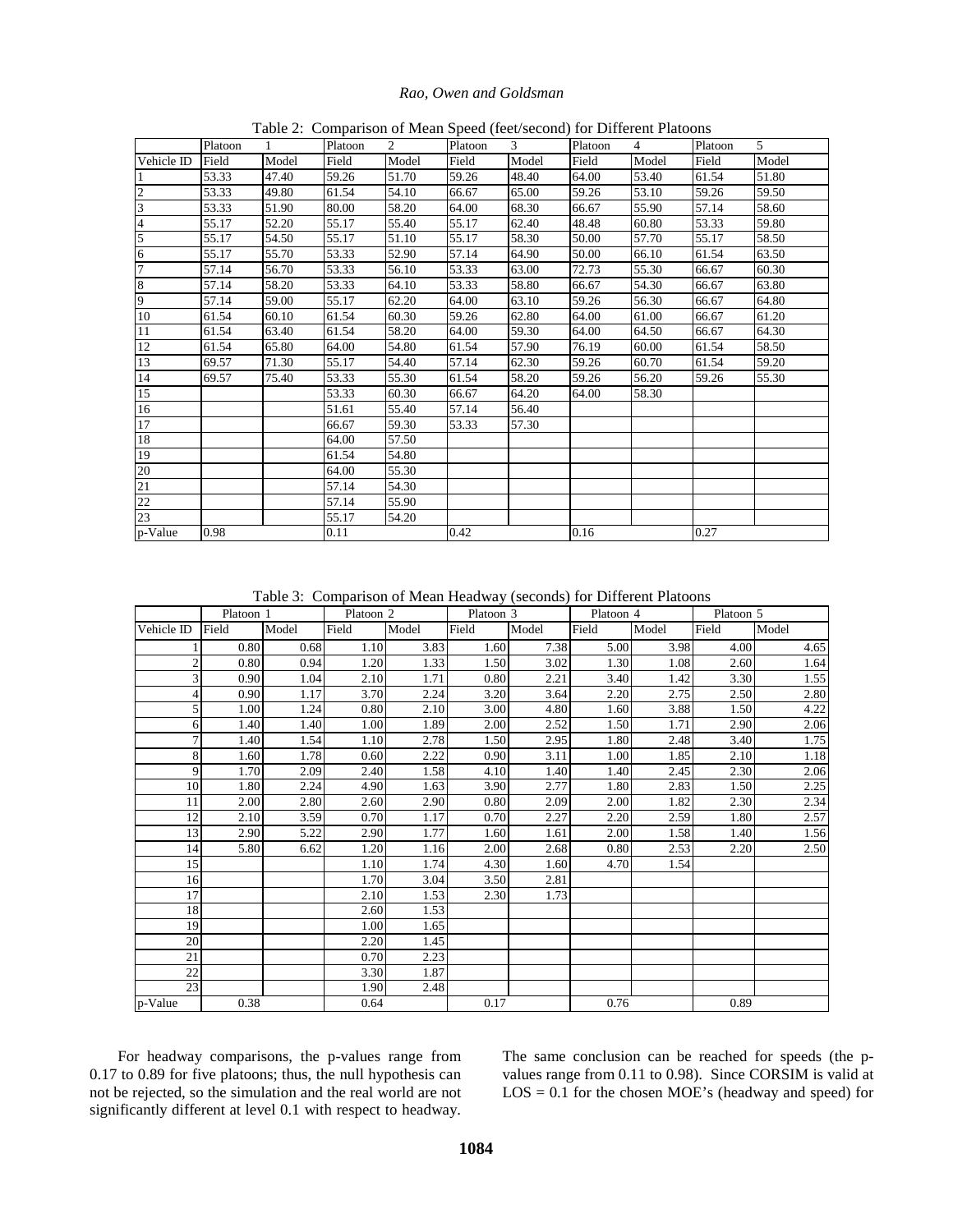all the real-world data sets, we believe that the model is valid for its intended purpose.

### **4.2.3 Second Level: Two-Dimensional Distribution**

Here we chose speed and headway as a validation MOE pair, and LOS at 0.1 for the purpose of model application. Further, we conducted the K-S two-dimensional two-sample test in a C++ environment to post-process the data from both the real world and CORSIM. For each of the five platoons and its corresponding simulation runs, a K-S statistic for headway-speed distribution was computed, and a K-S statistic matrix was generated (Table 4 and Figure 3).

We then conducted a one-sample *t* test for the mean of the K-S statistic matrix: average =  $0.133$ , stdev =  $0.165$ , degrees of freedom = 49, t = -2.87, p-value = 0.003. Since the p-value  $(0.003)$  is less than the LOS  $(0.1)$ , we reject the null hypothesis that the mean of the K-S matrix is at least 0.2, and unfortunately conclude that the model is invalid at the specified LOS for the specified MOE pair. Thus, the model tends to be invalid for the purpose specified in this test. It should be noted, however, that the CORSIM model used in this test is version 1.02 beta, and a more-recent enhanced version may perform better than the one used in this paper.

The computational results for this two-level procedure illustrate the fact that while a model can be valid for one level of detail, it can be invalid for another. In this test case, CORSIM (1.02 beta) is valid for a lower level of detail test (one-dimensional comparison), but invalid for a higher level of detail test (two-dimensional distribution). Since the requirements of the level of detail are determined by the purpose of the model, we conclude that the model is valid for some purposes (e.g., simulate macroscopic traffic behavior), while invalid for others (e.g., simulate detailed microscopic vehicle behavior). Thus, the results demonstrate that the proposed multistage validation procedure can account for the complexity of validation task and its conclusions.

### **5 SUMMARY**

In this paper, we reviewed the concept of validation for simulation models, and proposed a validation framework for traffic simulation models. The framework consists of conceptual and operational validation processes. The

Table 4: p-values for K-S Two-Dimensional Two-Sample **Tests** 

|                   | Platoon 1    | Platoon 2 Platoon 3 Platoon 4 Platoon 5 |                     |              |          |
|-------------------|--------------|-----------------------------------------|---------------------|--------------|----------|
| RUN <sub>1</sub>  | 2.00E-01     | 4.85E-02                                | 6.98E-02            | 3.48E-01     | 2.80E-02 |
| RUN <sub>2</sub>  | 2.98E-01     | 2.70E-05                                | 1.08E-01            | $2.41E - 01$ | 1.30E-01 |
| RUN <sub>3</sub>  | $2.01E - 01$ | 2.12E-02 1.61E-01                       |                     | 9.12E-01     | 1.30E-01 |
| RUN4              | 2.00E-01     | $3.25E - 02$                            | 6.98E-02            | 3.47E-01     | 8.10E-02 |
| RUN <sub>5</sub>  | 2.00E-01     | $3.26E - 02$                            | 4.40E-02            | 2.41E-01     | 8.08E-02 |
| RUN <sub>6</sub>  | 2.08E-03     | 1.02E-01                                | 4.40E-02            | 1.62E-01     | 2.79E-02 |
| RUN7              | 4.56E-04     |                                         | 1.10E-03   1.47E-03 | 1.29E-02     | 1.02E-03 |
| RUN <sub>8</sub>  | 4.20E-03     |                                         | 4.86E-02 6.99E-02   | 1.62E-01     | 4.85E-02 |
| RUN <sub>9</sub>  | 4.55E-04     | 3.26E-02                                | 1.08E-01            | 4.79E-01     | 2.07E-04 |
| RUN <sub>10</sub> | 1.30E-01     | 3.50E-01                                | 4.45E-01            | 1.62E-01     | 2.79E-02 |



Figure 3: Histogram from K-S Two-Dimensional Two-Sample Tests

operational validation involves two levels where statistical tests are performed in a systematic manner. In particular, a *t* test and a K-S test are conducted at different levels of detail. These levels correspond to the desirable degree of accuracy of the model and its applicability. A test case was selected to validate CORSIM's prediction of platoon dispersion. The results demonstrate that validation is not a binary decision, but rather a decision based on the model's intended use. The validation experience further illustrates the necessity and advantages of the proposed multistage validation procedure.